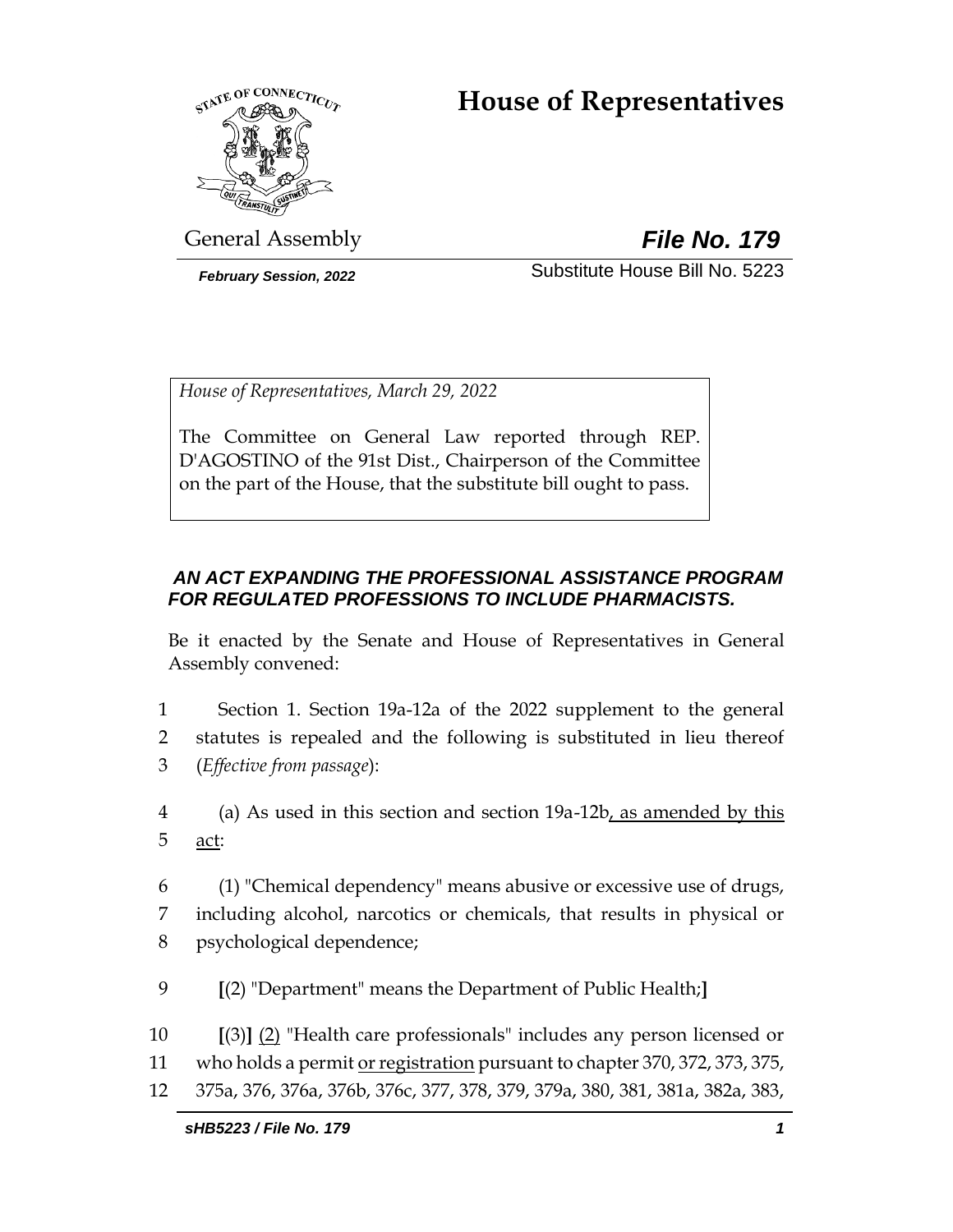383a, 383b, 383c, 384, 384a, 384b, 384c, 384d, 385, 398, **[**or**]** 399 or 400j; **[**(4)**]** (3) "Medical review committee" means any committee that reviews and monitors participation by health care professionals in the assistance program, including a medical review committee described in section 19a-17b; **[**and**] [**(5)**]** (4) "Assistance program" means the program established pursuant to subsection (b) of this section to provide education, prevention, intervention, referral assistance, rehabilitation or support services to health care professionals who have a chemical dependency, emotional or behavioral disorder or physical or mental illness; and (5) "Pharmacist" has the same meaning as provided in section 20-571. (b) State or local professional societies or membership organizations of health care professionals or any combination thereof, may establish a single assistance program to serve all health care professionals, provided the assistance program (1) operates in compliance with the provisions of this section, and (2) includes one or more medical review committees that comply with the applicable provisions of subsections (c) to (f), inclusive, of this section. The program shall (A) be an alternative, voluntary and confidential opportunity for the rehabilitation of health care professionals and persons who have applied to become health care professionals, and (B) include mandatory, periodic evaluations of each participant's ability to practice with skill and safety and without posing a threat to the health and safety of any person or patient in the health care setting. (c) Prior to admitting a health care professional into the assistance program, a medical review committee shall (1) determine if the health care professional is an appropriate candidate for rehabilitation and participation in the program, and (2) establish the participant's terms

 medical review committee pursuant to this subsection shall be construed as the practice of medicine or mental health care.

and conditions for participating in the program. No action taken by the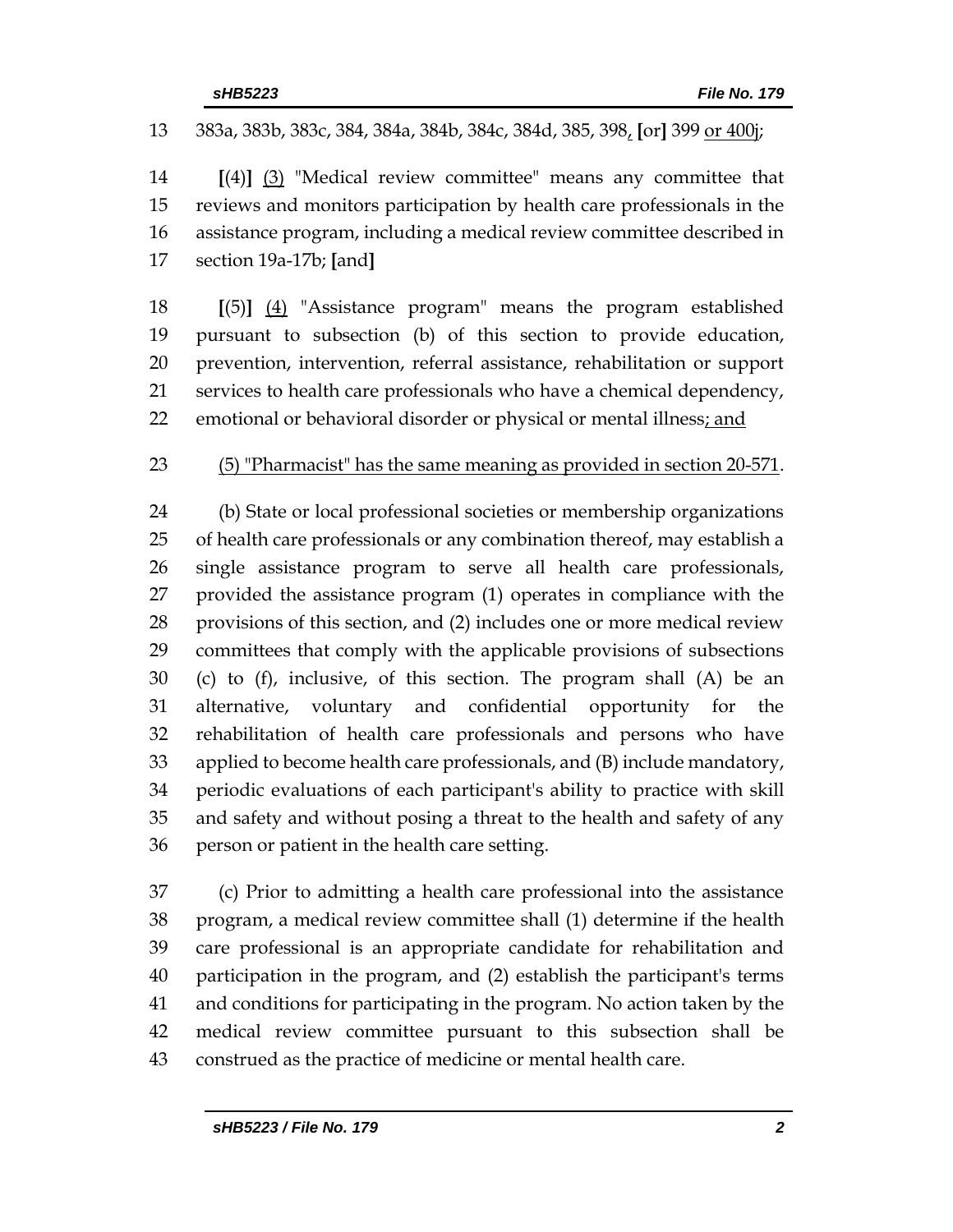(d) A medical review committee shall not admit into the assistance program any health care professional who has pending disciplinary charges, prior history of disciplinary action or a consent order by any professional licensing or disciplinary body or has been charged with or convicted of a felony under the laws of this state, or of an offense that, if committed within this state, would constitute a felony. A medical review committee shall refer such health care professional to the **[**department**]** Department of Public Health, or, if such health care professional is a pharmacist, the Department of Consumer Protection, and shall submit to the **[**department**]** Department of Public Health or 54 Department of Consumer Protection, as applicable, all records and files maintained by the assistance program concerning such health care professional. Upon such referral, the **[**department**]** Department of Public 57 Health or Department of Consumer Protection, as applicable, shall determine if the health care professional is eligible to participate in the assistance program and whether such participation should be treated as confidential pursuant to subsection (h) of this section. The **[**department**]** Department of Public Health or Department of Consumer Protection, as applicable, may seek the advice of professional health care societies or organizations and the assistance program in determining what intervention, referral assistance, rehabilitation or support services are appropriate for such health care professional. If the **[**department**]** Department of Public Health or Department of Consumer Protection, as applicable, determines that the health care professional is an appropriate candidate for confidential participation in the assistance program, the entire record of the referral and investigation of the health care professional shall be confidential and shall not be disclosed, except at the request of the health care professional, for the duration of the health care professional's participation in and upon successful completion of the program, provided such participation is in accordance with terms agreed upon by the **[**department**]** Department of Public Health or Department of Consumer Protection, as applicable, the health care professional and the assistance program.

 (e) Any health care professional participating in the assistance program shall immediately notify the assistance program upon (1) being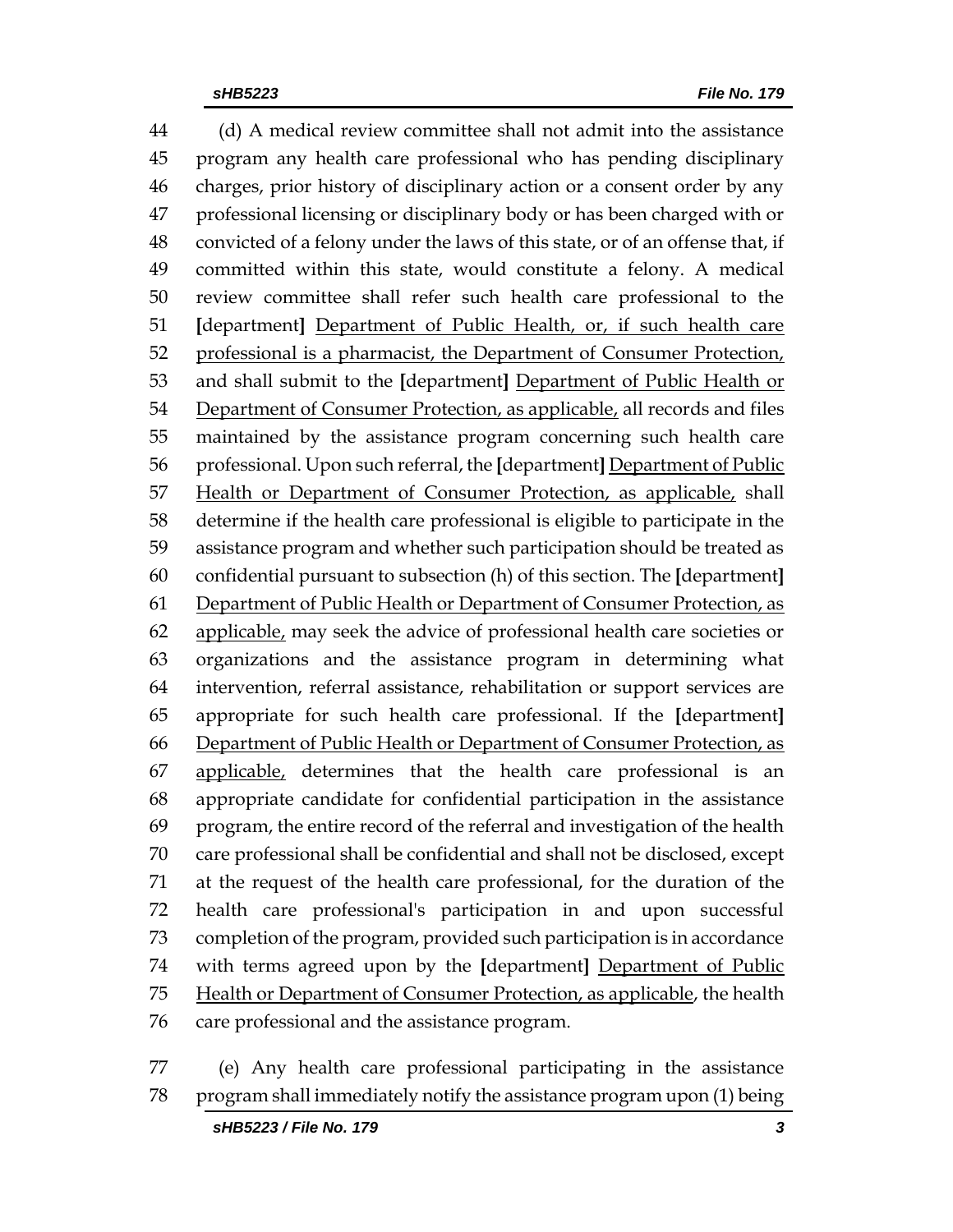made aware of the filing of any disciplinary charges or the taking of any disciplinary action against such health care professional by a professional licensing or disciplinary body, or (2) being charged with or convicted of a felony under the laws of this state, or of an offense that, if committed within this state, would constitute a felony. The assistance program shall regularly review available sources to determine if disciplinary charges have been filed, or disciplinary action has been taken, or felony charges have been filed or substantiated against any health care professional who has been admitted to the assistance program. Upon such notification, the assistance program shall refer such health care professional to the **[**department**]** Department of Public Health, or, if such health care professional is a pharmacist, the 91 Department of Consumer Protection, and shall submit to the **[**department**]** Department of Public Health or Department of Consumer 93 Protection, as applicable, all records and files maintained by the assistance program concerning such health care professional. Upon such referral, the **[**department**]** Department of Public Health or Department of Consumer Protection, as applicable, shall determine if the health care professional is eligible to continue participating in the assistance program and whether such participation should be treated as confidential in accordance with subsection (h) of this section. The **[**department**]** Department of Public Health or Department of Consumer 101 Protection, as applicable, may seek the advice of professional health care societies or organizations and the assistance program in determining what intervention, referral assistance, rehabilitation or support services are appropriate for such health care professional. If the **[**department**]** Department of Public Health or Department of Consumer Protection, as applicable, determines that the health care professional is an appropriate candidate for confidential participation in the assistance program, the entire record of the referral and investigation of the health care professional shall be confidential and shall not be disclosed, except at the request of the health care professional, for the duration of the health care professional's participation in and upon successful completion of the program, provided such participation is in accordance with terms agreed upon by the **[**department**]** Department of Public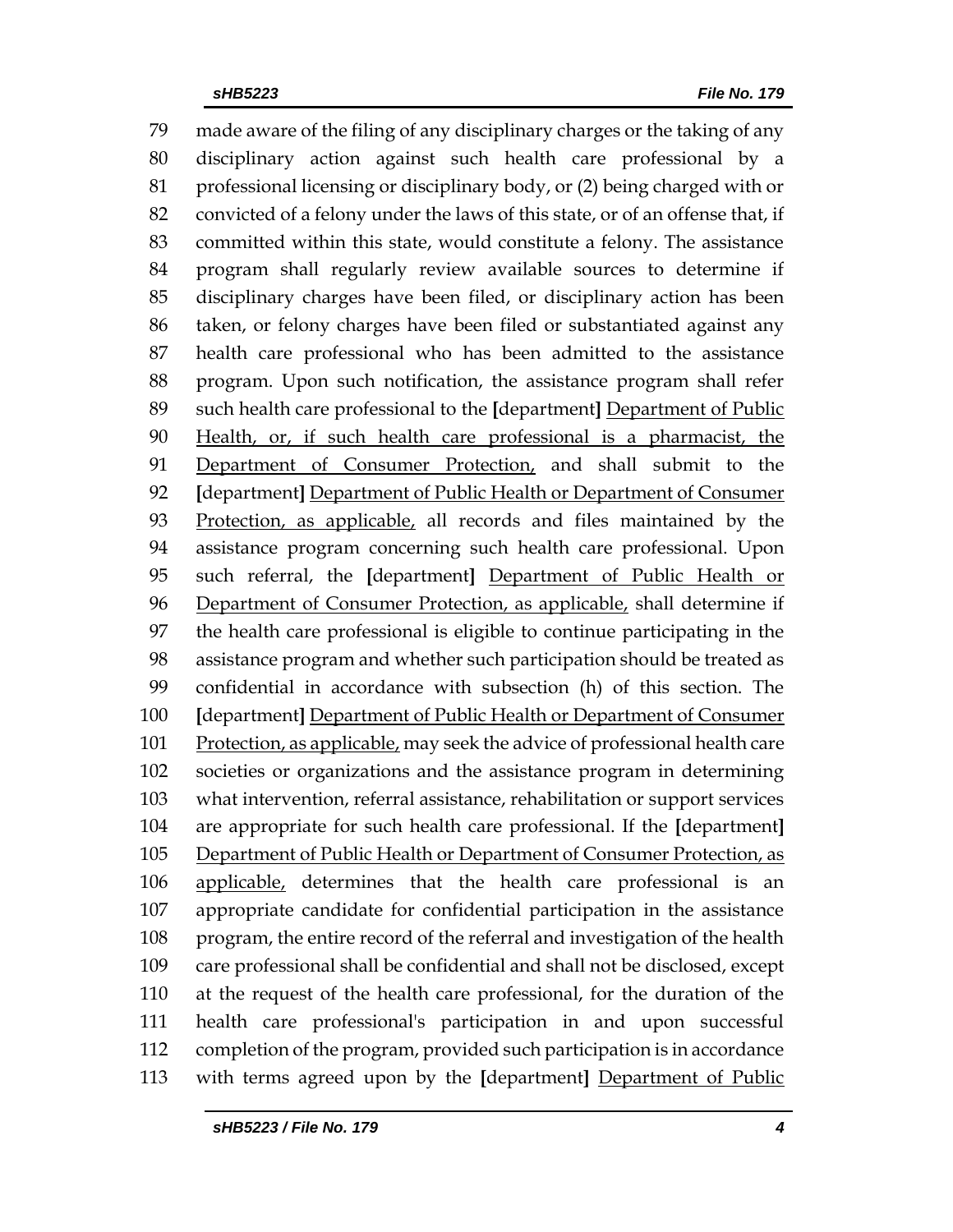Health or Department of Consumer Protection, as applicable, the health care professional and the assistance program.

 (f) A medical review committee shall not admit into the assistance program any health care professional who is alleged to have harmed a patient. Upon being made aware of such allegation of harm a medical review committee and the assistance program shall refer such health care professional to the **[**department**]** Department of Public Health, or, if such health care professional is a pharmacist, the Department of Consumer Protection, and shall submit to the **[**department**]** Department of Public Health or Department of Consumer Protection, as applicable, all records and files maintained by the assistance program concerning such health care professional. Such referral may include recommendations as to what intervention, referral assistance, rehabilitation or support services are appropriate for such health care professional. Upon such referral, the **[**department**]** Department of Public Health or Department of Consumer Protection, as applicable, shall determine if the health care professional is eligible to participate in the assistance program and whether such participation should be provided in a confidential manner in accordance with the provisions of subsection (h) of this section. The **[**department**]** Department of Public Health or 134 Department of Consumer Protection, as applicable, may seek the advice of professional health care societies or organizations and the assistance program in determining what intervention, referral assistance, rehabilitation or support services are appropriate for such health care professional. If the **[**department**]** Department of Public Health or Department of Consumer Protection, as applicable, determines that the health care professional is an appropriate candidate for confidential participation in the assistance program, the entire record of the referral and investigation of the health care professional shall be confidential and shall not be disclosed, except at the request of the health care professional, for the duration of the health care professional's participation in and upon successful completion of the program, 146 provided such participation is in accordance with terms agreed upon by the **[**department**]** Department of Public Health or Department of 148 Consumer Protection, as applicable, the health care professional and the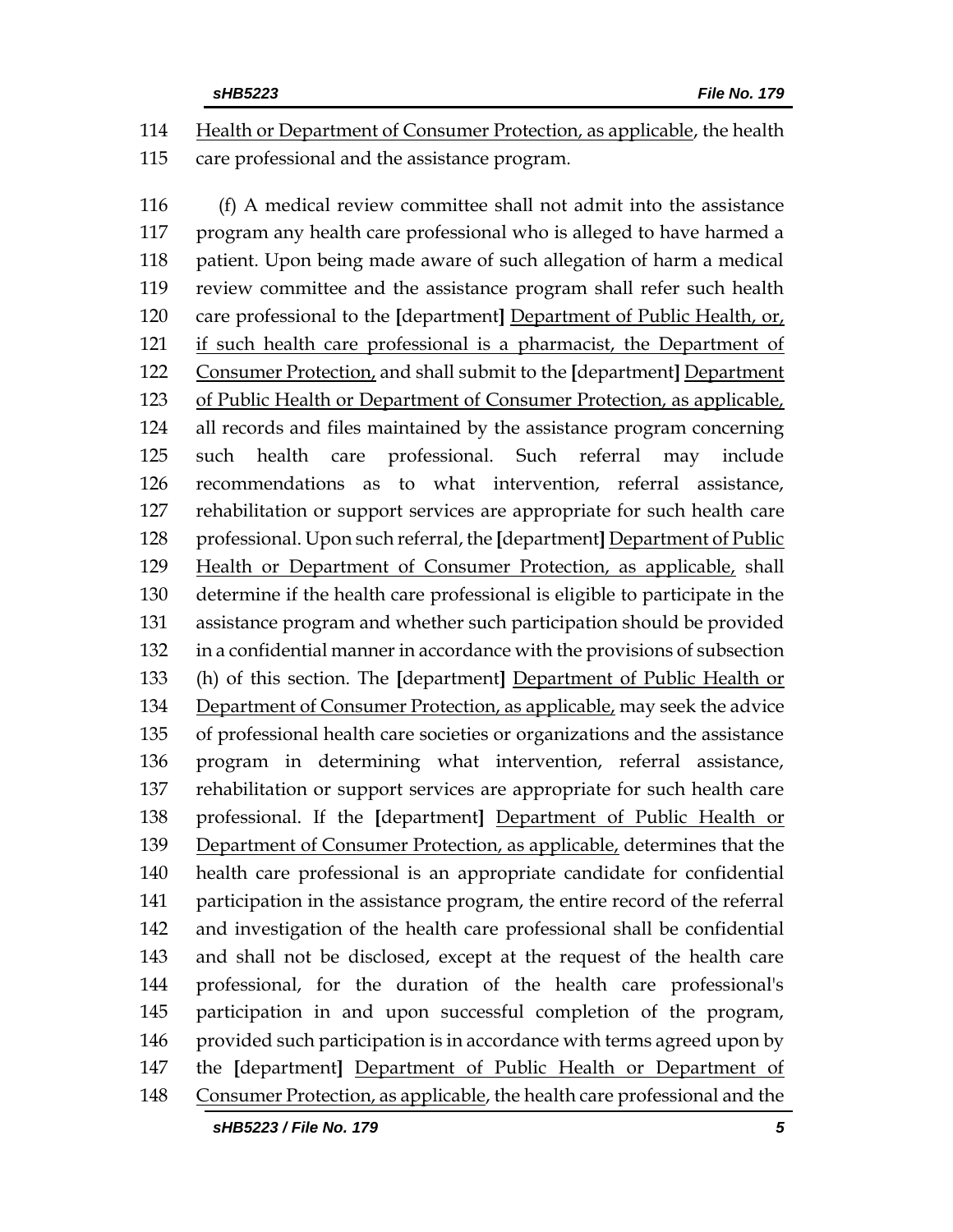### assistance program.

 (g) The assistance program shall report annually to the appropriate professional licensing board or commission or, in the absence of such board or commission, to either the Department of Public Health or, in 153 the case of pharmacists, the Department of Consumer Protection on (1) the number of health care professionals participating in the assistance program who are under the jurisdiction of such board or commission or, in the absence of such board or commission, under the jurisdiction of either the **[**department,**]** Department of Public Health or, in the case of pharmacists, the Department of Consumer Protection, (2) the purposes for participating in the assistance program, and (3) whether participants are practicing health care with skill and safety and without posing a threat to the health and safety of any person or patient in the health care setting. Annually, on or before December thirty-first, the assistance program shall report such information to the joint standing **[**committee**]** committees of the General Assembly having cognizance of matters relating to public health and consumer protection, in accordance with the provisions of section 11-4a.

 (h) (1) All information given or received in connection with any intervention, rehabilitation, referral assistance or support services provided by the assistance program pursuant to this section, including the identity of any health care professional seeking or receiving such intervention, rehabilitation, referral assistance or support services shall be confidential and shall not be disclosed (A) to any third person or entity, unless disclosure is reasonably necessary for the accomplishment of the purposes of such intervention, rehabilitation, referral assistance or support services or for the accomplishment of an audit in accordance with subsection (l) of this section, or (B) in any civil or criminal case or proceeding or in any legal or administrative proceeding, unless the health care professional seeking or obtaining intervention, rehabilitation, referral assistance or support services waives the confidentiality privilege under this subsection or unless disclosure is otherwise required by law. Unless a health care professional waives the confidentiality privilege under this subsection or disclosure is otherwise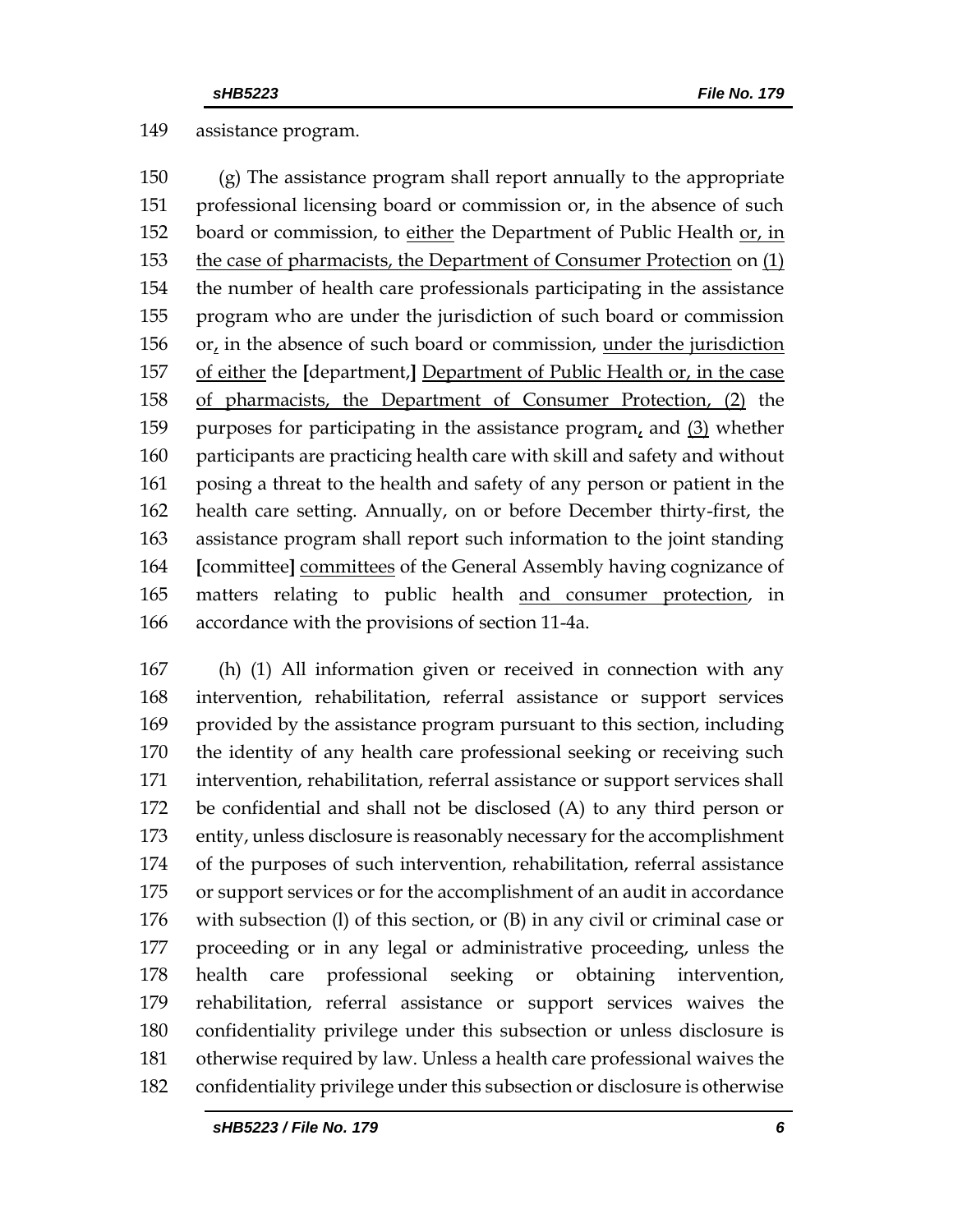required by law, no person in any civil or criminal case or proceeding or in any legal or administrative proceeding may request or require any information given or received in connection with the intervention, rehabilitation, referral assistance or support services provided pursuant to this section.

 (2) The proceedings of a medical review committee shall not be subject to discovery or introduced into evidence in any civil action for or against a health care professional arising out of matters that are subject to evaluation and review by such committee, and no person who was in attendance at such proceedings shall be permitted or required to testify in any such civil action as to the content of such proceedings. Nothing in this subdivision shall be construed to preclude (A) in any civil action, the use of any writing recorded independently of such proceedings; (B) in any civil action, the testimony of any person concerning such person's knowledge, acquired independently of such proceedings, about the facts that form the basis for the instituting of such civil action; (C) in any civil action arising out of allegations of patient harm caused by health care services rendered by a health care professional who, at the time such services were rendered, had been requested to refrain from practicing or whose practice of medicine or health care was restricted, the disclosure of such request to refrain from practicing or such restriction; or (D) in any civil action against a health care professional, disclosure of the fact that a health care professional participated in the assistance program, the dates of participation, the reason for participation and confirmation of successful completion of 208 the program, provided a court of competent jurisdiction has determined that good cause exists for such disclosure after (i) notification to the health care professional of the request for such disclosure, and (ii) a hearing concerning such disclosure at the request of any party, and provided further, the court imposes appropriate safeguards against unauthorized disclosure or publication of such information.

 (3) Nothing in this subsection shall be construed to prevent the assistance program from disclosing information in connection with administrative proceedings related to the imposition of disciplinary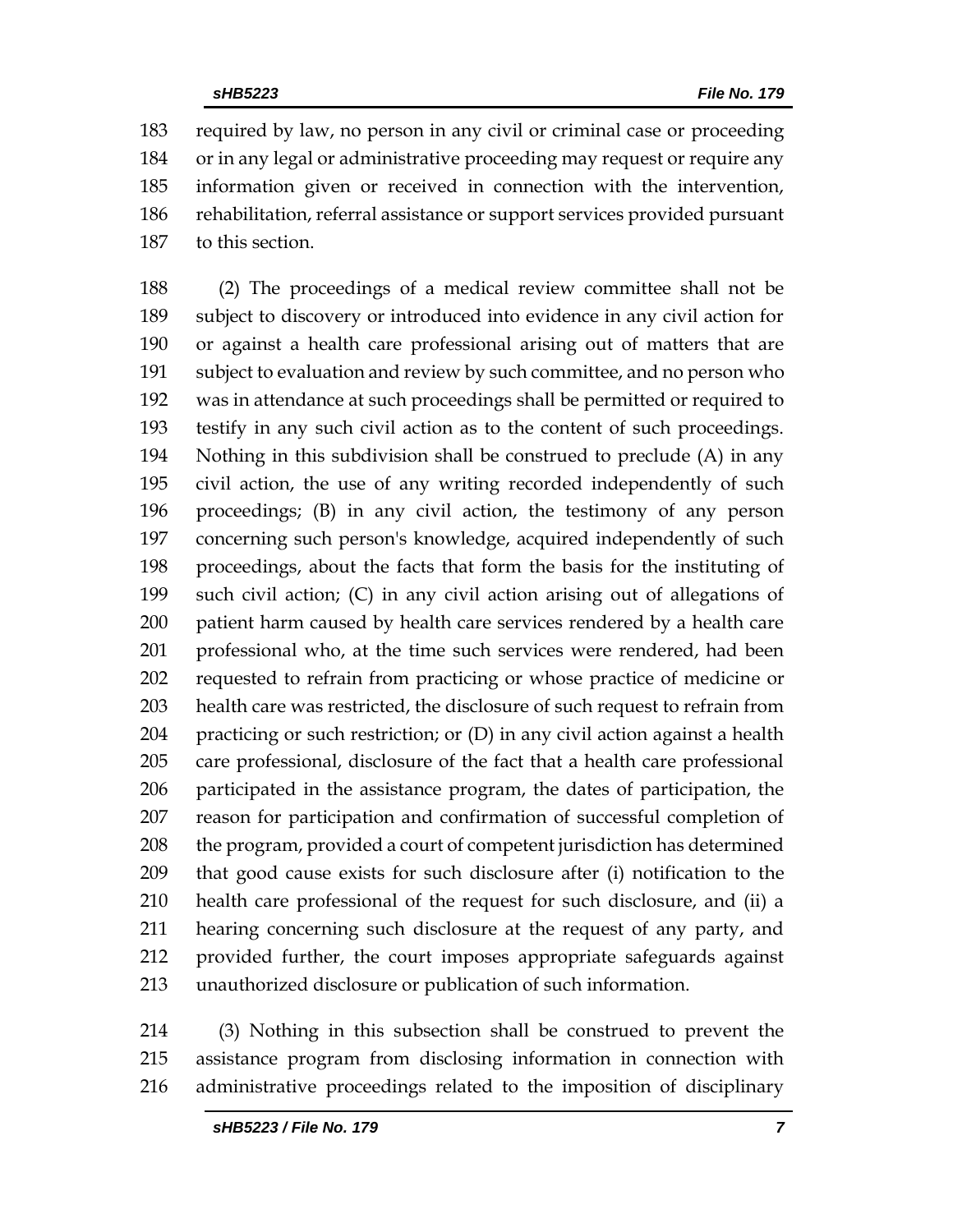action against any health care professional referred to the **[**department**]** Department of Public Health or Department of Consumer Protection, as 219 applicable, by the assistance program pursuant to subsection  $(d)$ ,  $(e)$ ,  $(f)$  or (i) of this section or by the Professional Assistance Oversight 221 Committee pursuant to subsection (e) of section  $19a-12b$ , as amended by 222 this act.

 (i) If at any time, (1) the assistance program determines that a health care professional is not able to practice with skill and safety or poses a threat to the health and safety of any person or patient in the health care setting and the health care professional does not refrain from practicing health care or fails to participate in a recommended program of rehabilitation, or (2) a health care professional who has been referred to the assistance program fails to comply with terms or conditions of the program or refuses to participate in the program, the assistance program shall refer the health care professional to the **[**department**]** Department of Public Health, or, if such health care professional is a pharmacist, the Department of Consumer Protection, and shall submit to the **[**department**]** Department of Public Health or Department of Consumer Protection, as applicable, all records and files maintained by the assistance program concerning such health care professional. Upon such referral, the **[**department**]** Department of Public Health or 238 Department of Consumer Protection, as applicable, shall determine if the health care professional is eligible to participate in the assistance program and whether such participation should be provided in a confidential manner in accordance with the provisions of subsection (h) of this section. The **[**department**]** Department of Public Health or Department of Consumer Protection, as applicable, may seek the advice of professional health care societies or organizations and the assistance program in determining what intervention, rehabilitation, referral assistance or support services are appropriate for such health care professional. If the **[**department**]** Department of Public Health or Department of Consumer Protection, as applicable, determines that the health care professional is an appropriate candidate for confidential participation in the assistance program, the entire record of the referral and investigation of the health care professional shall be confidential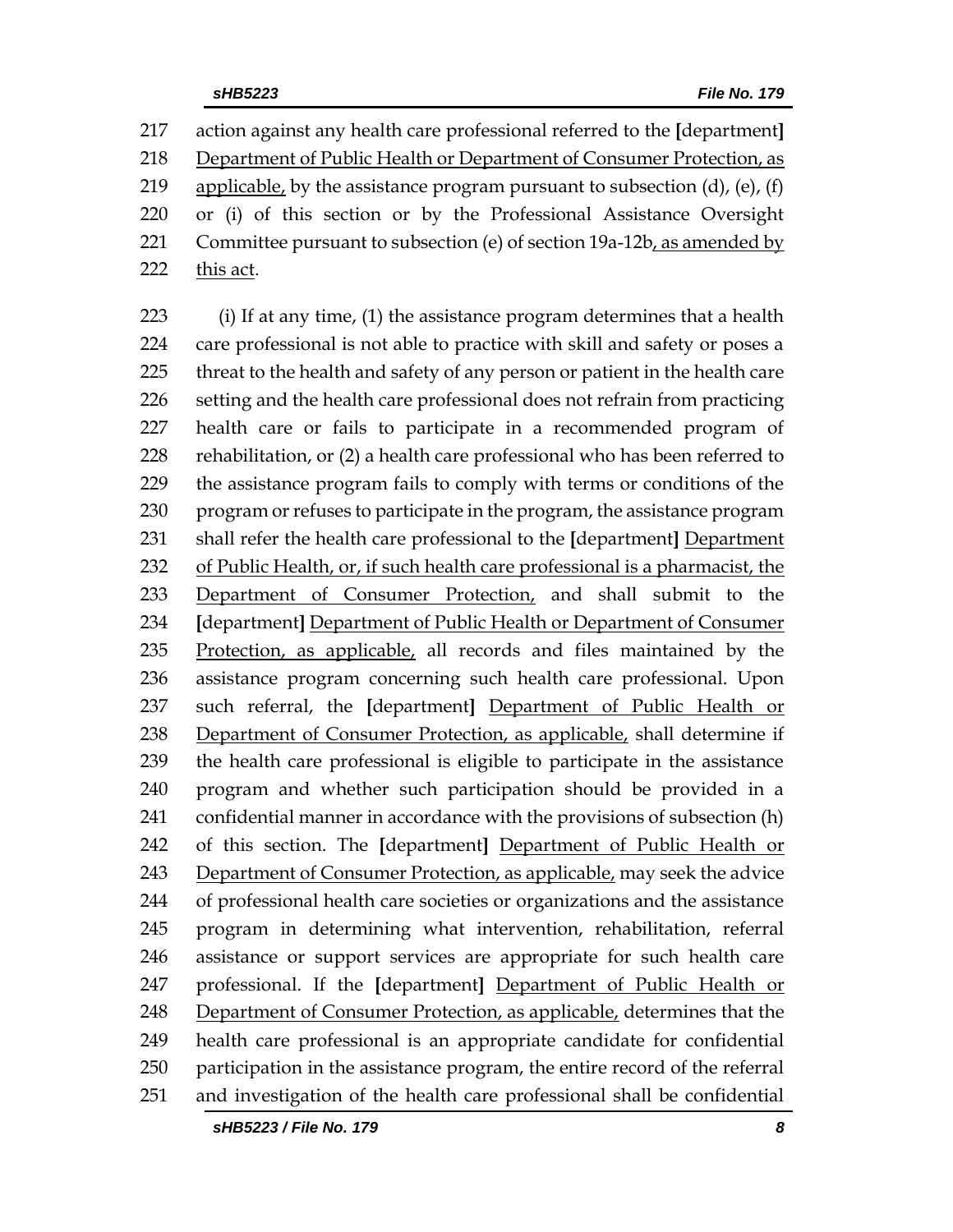and shall not be disclosed, except at the request of the health care professional, for the duration of the health care professional's participation in and upon successful completion of the program, provided such participation is in accordance with terms agreed upon by the **[**department**]** Department of Public Health or Department of 257 Consumer Protection, as applicable, the health care professional and the assistance program.

 (j) (1) Any physician, hospital or state or local professional society or organization of health care professionals that refers a physician for intervention to the assistance program shall be deemed to have satisfied the obligations imposed on the person or organization pursuant to subsection (a) of section 20-13d, with respect to a physician's inability to practice medicine with reasonable skill or safety due to chemical dependency, emotional or behavioral disorder or physical or mental illness.

 (2) Any physician, physician assistant, hospital or state or local professional society or organization of health care professionals that refers a physician assistant for intervention to the assistance program shall be deemed to have satisfied the obligations imposed on the person or organization pursuant to subsection (a) of section 20-12e, with respect to a physician assistant's inability to practice with reasonable skill or safety due to chemical dependency, emotional or behavioral disorder or physical or mental illness.

 (k) The assistance program established pursuant to subsection (b) of this section shall meet with the Professional Assistance Oversight Committee established under section 19a-12b, as amended by this act, on a regular basis, but not less than four times each year.

 (l) On or before November 1, 2007, and annually thereafter, the assistance program shall select a person determined to be qualified by the assistance program and the **[**department**]** Department of Public 282 Health to conduct an audit on the premises of the assistance program for the purpose of examining quality control of the program and compliance with all requirements of this section. On or after November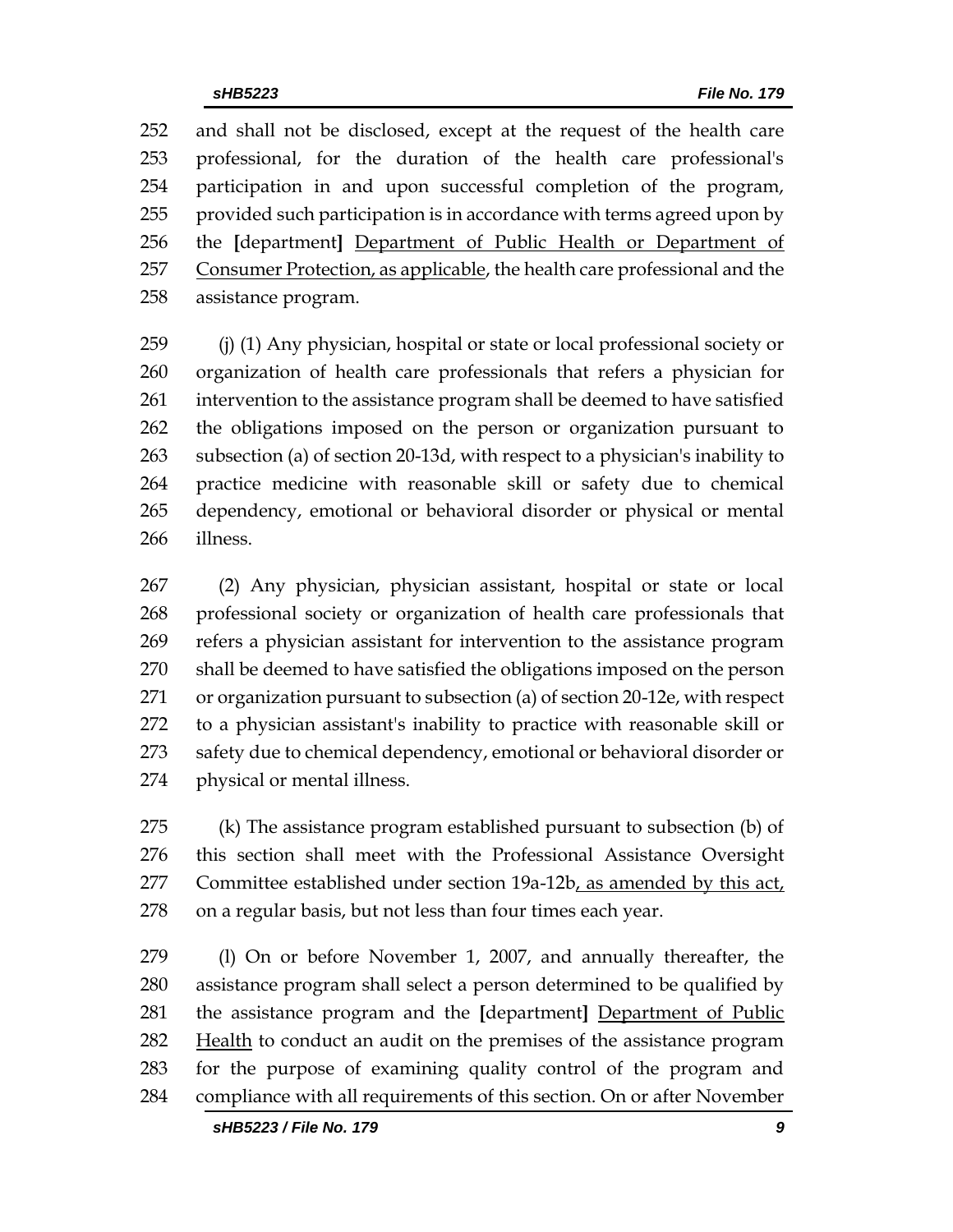1, 2011, the **[**department**]** Department of Public Health, with the agreement of the Professional Assistance Oversight Committee established under section 19a-12b, as amended by this act, may waive 288 the audit requirement, in writing. Any audit conducted pursuant to this subsection shall consist of a random sampling of at least twenty per cent of the assistance program's files or ten files, whichever is greater. Prior to conducting the audit, the auditor shall agree in writing (1) not to copy any program files or records, (2) not to remove any program files or records from the premises, (3) to destroy all personally identifying information about health care professionals participating in the assistance program upon the completion of the audit, (4) not to disclose personally identifying information about health care professionals participating in the program to any person or entity other than a person employed by the assistance program who is authorized by such program to receive such disclosure, and (5) not to disclose in any audit report any personally identifying information about health care professionals participating in the assistance program. Upon completion of the audit, the auditor shall submit a written audit report to the assistance program, the **[**department**]** Department of Public Health, the Professional Assistance Oversight Committee established under section 19a-12b, as amended by this act, and the joint standing **[**committee**]** committees of the General Assembly having cognizance of matters 307 relating to public health and consumer protection, in accordance with the provisions of section 11-4a.

 Sec. 2. Subsections (a) to (e), inclusive, of section 19a-12b of the general statutes are repealed and the following is substituted in lieu thereof (*Effective from passage*):

 (a) The Department of Public Health shall establish a Professional Assistance Oversight Committee for the assistance program. Such committee's duties shall include, but not be limited to, overseeing quality assurance. The oversight committee shall consist of the following members: (1) Three members selected by the **[**department**]** 317 Department of Public Health, who are health care professionals with training and experience in mental health or addiction services, (2) three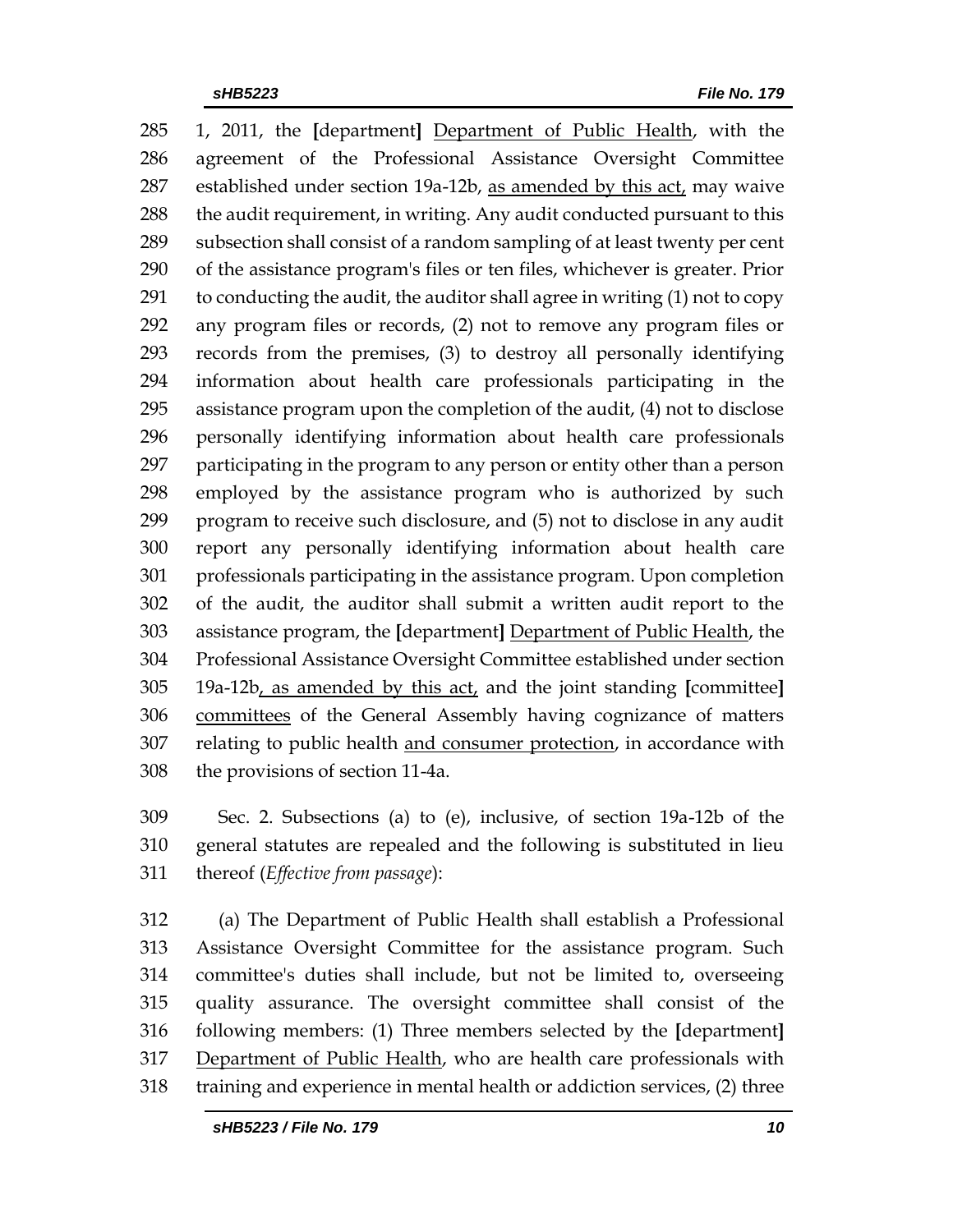members selected by the assistance program, who are not employees, board or committee members of the assistance program and who are health care professionals with training and experience in mental health or addiction services, and (3) one member selected by the Department of Mental Health and Addiction Services who is a health care professional.

 (b) The assistance program shall provide administrative support to the oversight committee.

 (c) Beginning January 1, 2008, the oversight committee shall meet with the assistance program on a regular basis, but not fewer than four times each year.

 (d) The oversight committee may request and shall be entitled to receive copies of files or such other assistance program records it deems necessary, provided all information pertaining to the identity of any health care professional shall first be redacted by the assistance program. No member of the oversight committee may copy, retain or maintain any such redacted records. If the oversight committee determines that a health care professional is not able to practice with skill and safety or poses a threat to the health and safety of any person or patient in the health care setting, and the health care professional has not refrained from practicing health care or has failed to comply with terms or conditions of participation in the assistance program, the oversight committee shall notify the assistance program to refer the health care professional to the **[**department**]** Department of Public Health, or, if such health care professional is a pharmacist, the Department of Consumer Protection. Upon such notification, the assistance program shall refer the health care professional to the **[**department**]** Department of Public Health or Department of Consumer 347 Protection, as applicable, in accordance with the provisions of subsection (i) of section 19a-12a, as amended by this act.

 (e) (1) If, at any time, the oversight committee determines that the assistance program (A) has not acted in accordance with the provisions of this section or section 19a-12a, as amended by this act, or (B) requires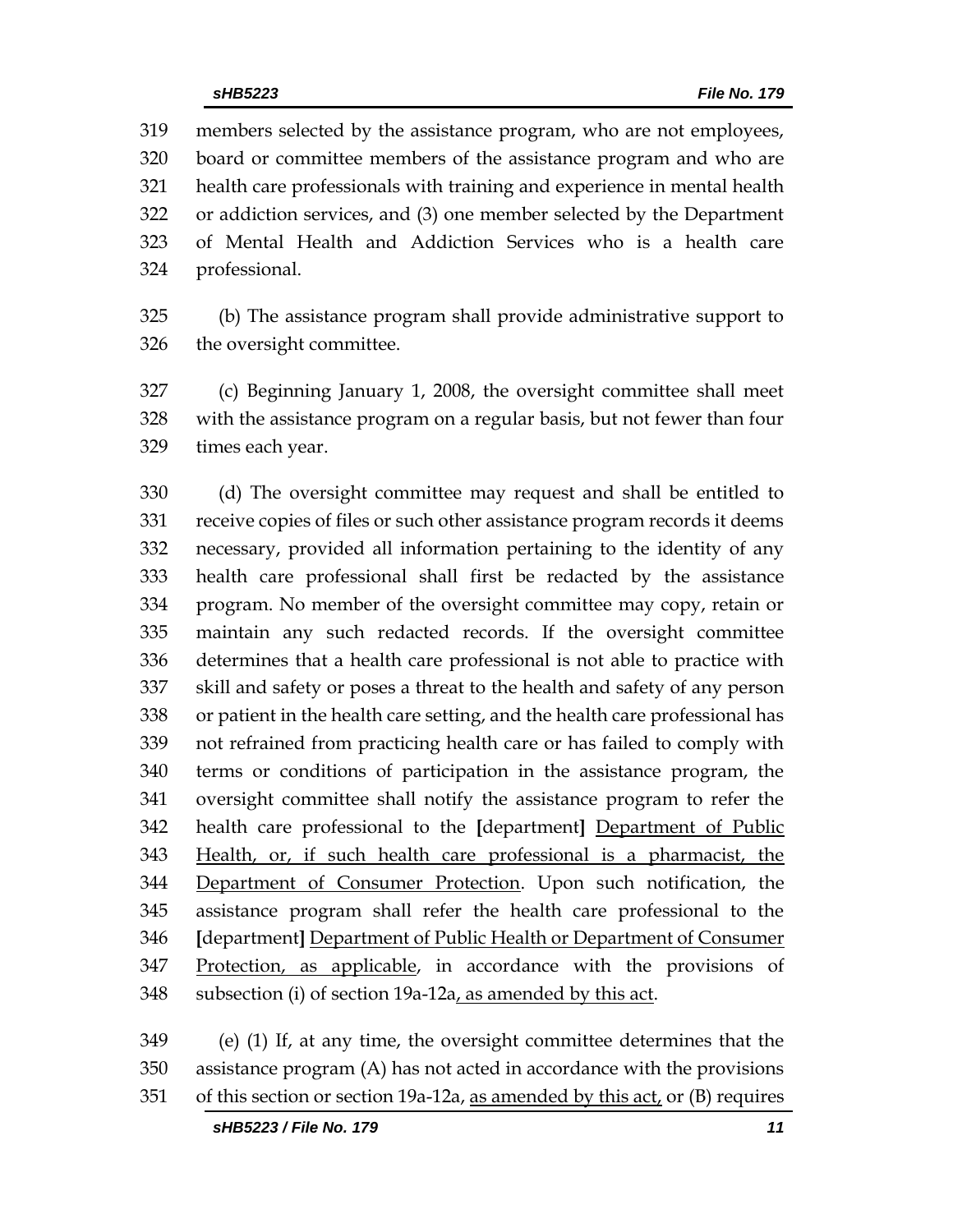remedial action based upon the audit performed under subsection (l) of section 19a-12a, as amended by this act, the oversight committee shall notify the assistance program of such determination, in writing, not later than thirty days after such determination.

 (2) The assistance program shall develop and submit to the oversight committee a corrective action plan addressing such determination not later than thirty days after the date of such notification. The assistance program may seek the advice and assistance of the oversight committee in developing the corrective action plan. Upon approval of the corrective action plan by the oversight committee, the oversight committee shall provide a copy of the approved plan to the assistance program, **[**and the department**]** the Department of Public Health and the Department of Consumer Protection.

 (3) If the assistance program fails to comply with the corrective action plan, the oversight committee may amend the plan or direct the assistance program to refer some or all of the records of the health care professionals in the assistance program to the **[**department**]** Department of Public Health, or, in the case of health care professionals who are pharmacists, the Department of Consumer Protection. Upon such referral, the **[**department**]** Department of Public Health or Department 372 of Consumer Protection, as applicable, shall determine if each referred health care professional is eligible for continued intervention, rehabilitation, referral assistance or support services and whether participation in such intervention, rehabilitation, referral assistance or support services should be treated as confidential in accordance with subsection (h) of section 19a-12a, as amended by this act. If the **[**department**]** Department of Public Health or Department of Consumer 379 Protection, as applicable, determines that a health care professional is an appropriate candidate for confidential participation in continued intervention, referral assistance, rehabilitation or support services, the entire record of the referral and investigation of the health care professional shall be confidential and shall not be disclosed, except at the request of the health care professional, for the duration of the health care professional's participation in and upon successful completion of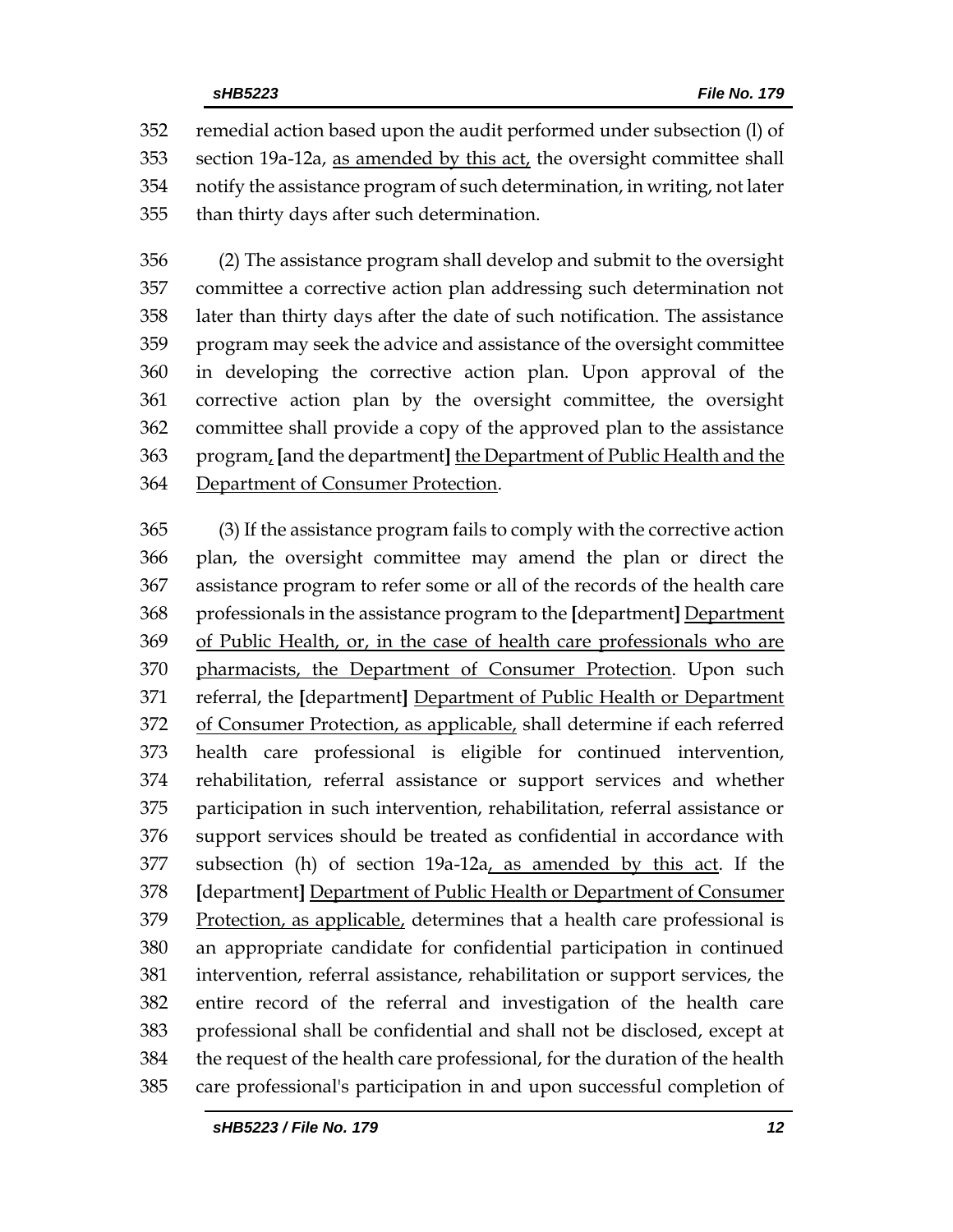the program, provided such participation is in accordance with terms agreed upon by the **[**department**]** Department of Public Health or Department of Consumer Protection, as applicable, and the health care professional.

 (4) Upon written notice to the **[**department**]** Department of Public Health and the Department of Consumer Protection by the oversight committee that the assistance program is in compliance with a corrective action plan developed pursuant to subdivision (2) of this subsection, the **[**department**]** Department of Public Health, or, in the case of 395 pharmacists, the Department of Consumer Protection, may refer health care professionals to the assistance program for continued intervention, rehabilitation, referral assistance or support services and shall submit to the assistance program all records and files concerning such health care professionals.

 Sec. 3. Section 19a-12c of the general statutes is repealed and the following is substituted in lieu thereof (*Effective from passage*):

 There is established an account to be known as the "professional assistance program account" which shall be a separate, nonlapsing account within the General Fund. The account shall contain any moneys required by law to be deposited in the account. Moneys in the account 406 shall be paid by the Commissioner of Public Health and the Commissioner of Consumer Protection to the assistance program for health care professionals established pursuant to section 19a-12a, as 409 amended by this act, for the provision of education, prevention, intervention, referral assistance, rehabilitation or support services to health care professionals who have a chemical dependency, emotional or behavioral disorder or physical or mental illness.

 Sec. 4. Section 20-601 of the general statutes is repealed and the following is substituted in lieu thereof (*Effective from passage*):

 (a) The **[**department**]** Department of Consumer Protection shall collect the following nonrefundable fees: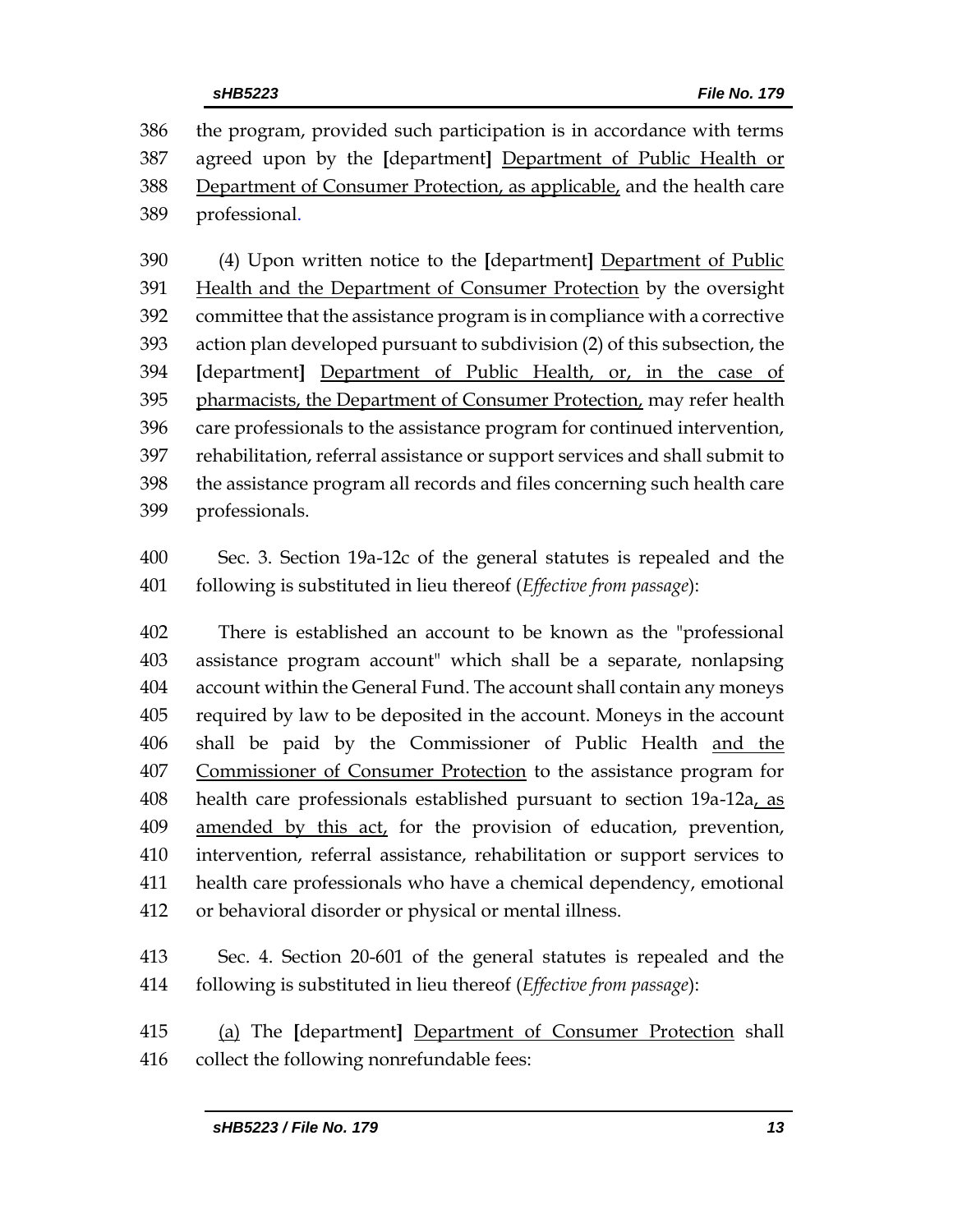| 417 | (1) The fee for issuance of a pharmacist license is two hundred             |  |  |
|-----|-----------------------------------------------------------------------------|--|--|
| 418 | dollars, payable at the date of application for the license.                |  |  |
| 419 | (2) The fee for renewal of a pharmacist license is the professional         |  |  |
| 420 | services fee for class A, as defined in section 33-182l. Before the         |  |  |
| 421 | commission grants a license to an applicant who has not held a license      |  |  |
| 422 | authorized by the commission within five years of the date of               |  |  |
| 423 | application, the applicant shall pay the fee required in subdivision (1) of |  |  |
| 424 | this section.                                                               |  |  |
| 425 | (3) The fee for issuance of a pharmacy license is seven hundred fifty       |  |  |
| 426 | dollars.                                                                    |  |  |
| 427 | (4) The fee for renewal of a pharmacy license is one hundred ninety         |  |  |
| 428 | dollars.                                                                    |  |  |
| 429 | (5) The late fee for an application for renewal of a license to practice    |  |  |
| 430 | pharmacy, a pharmacy license or a permit to sell nonlegend drugs is the     |  |  |
| 431 | amount set forth in section 21a-4.                                          |  |  |
| 432 | (6) The fee for notice of a change in officers or directors of a            |  |  |
| 433 | corporation holding a pharmacy license is sixty dollars for each            |  |  |
| 434 | pharmacy license held. A late fee for failing to give such notice within    |  |  |
| 435 | ten days of the change is fifty dollars in addition to the fee for notice.  |  |  |
| 436 | (7) The fee for filing notice of a change in name, ownership or             |  |  |
| 437 | management of a pharmacy is ninety dollars. A late fee for failing to give  |  |  |
| 438 | such notice within ten days of the change is fifty dollars in addition to   |  |  |
| 439 | the fee for notice.                                                         |  |  |
| 440 | (8) The fee for application for registration as a pharmacy intern is        |  |  |
| 441 | sixty dollars.                                                              |  |  |
| 442 | (9) The fee for application for a permit to sell nonlegend drugs is one     |  |  |
| 443 | hundred forty dollars.                                                      |  |  |
|     |                                                                             |  |  |

 (10) The fee for renewal of a permit to sell nonlegend drugs is one hundred dollars.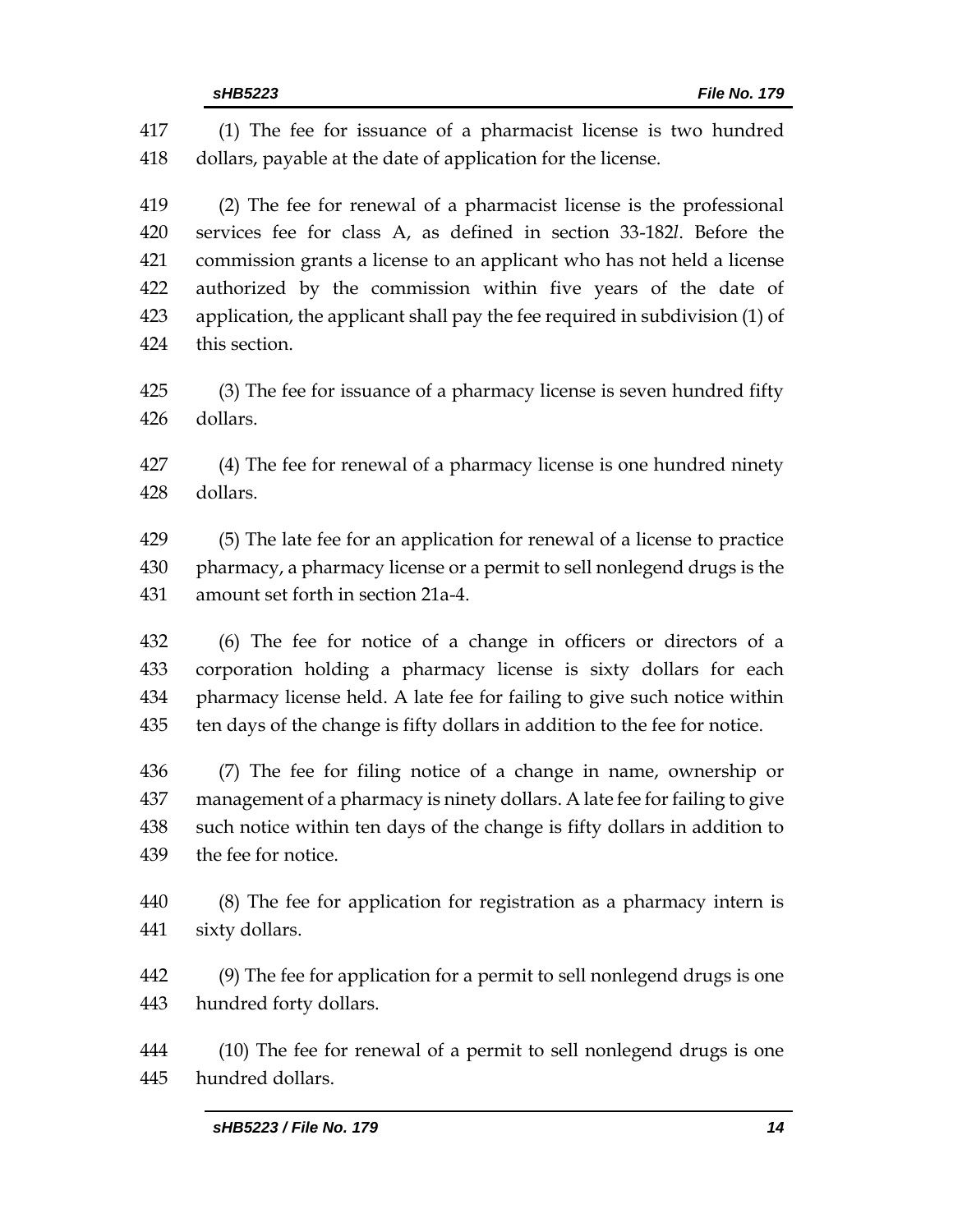| 446<br>447 | (11) The late fee for failing to notify the commission of a change of<br>ownership, name or location of the premises of a permit to sell |  |  |
|------------|------------------------------------------------------------------------------------------------------------------------------------------|--|--|
| 448        | nonlegend drugs within five days of the change is twenty dollars.                                                                        |  |  |
| 449        | (12) The fee for issuance of a nonresident pharmacy certificate of                                                                       |  |  |
| 450        | registration is seven hundred fifty dollars.                                                                                             |  |  |
| 451        | (13) The fee for renewal of a nonresident pharmacy certificate of                                                                        |  |  |
| 452        | registration is one hundred ninety dollars.                                                                                              |  |  |
| 453        | (14) The fee for notice of a change in officers or directors of a                                                                        |  |  |
| 454        | corporation holding a nonresident pharmacy certificate of registration                                                                   |  |  |
| 455        | is sixty dollars for each pharmacy license held. A late fee for failing to                                                               |  |  |
| 456        | give such notice within ten days of the change is fifty dollars, in addition                                                             |  |  |
| 457        | to the fee for notice.                                                                                                                   |  |  |
|            |                                                                                                                                          |  |  |
| 458        | (15) The fee for filing notice of a change in name, ownership or                                                                         |  |  |
| 459        | management of a nonresident pharmacy is ninety dollars. A late fee for                                                                   |  |  |
| 460        | failing to give such notice within ten days of the change is fifty dollars,                                                              |  |  |
| 461        | in addition to the fee for notice.                                                                                                       |  |  |
| 462        | (16) The fee for application for registration as a pharmacy technician                                                                   |  |  |
| 463        | is one hundred dollars.                                                                                                                  |  |  |
|            |                                                                                                                                          |  |  |
| 464        | (17) The fee for renewal of a registration as a pharmacy technician is                                                                   |  |  |
| 465        | fifty dollars.                                                                                                                           |  |  |
| 466        | (18) The fee for issuance of a temporary permit to practice pharmacy                                                                     |  |  |
| 467        | is two hundred dollars.                                                                                                                  |  |  |
|            |                                                                                                                                          |  |  |
| 468        | (b) On or before the last day of January, April, July and October in                                                                     |  |  |
| 469        | each year, the Commissioner of Consumer Protection shall:                                                                                |  |  |
| 470        | (1) If any fee established in subsection (a) of this section is increased                                                                |  |  |
| 471        | by at least five dollars on or after the effective date of this section, certify                                                         |  |  |
| 472        | the amount of revenue received as the result of such increase; and                                                                       |  |  |
| 473        | (2) Transfer the amount certified pursuant to subdivision (1) of this                                                                    |  |  |
| 474        | subsection to the professional assistance program account established in                                                                 |  |  |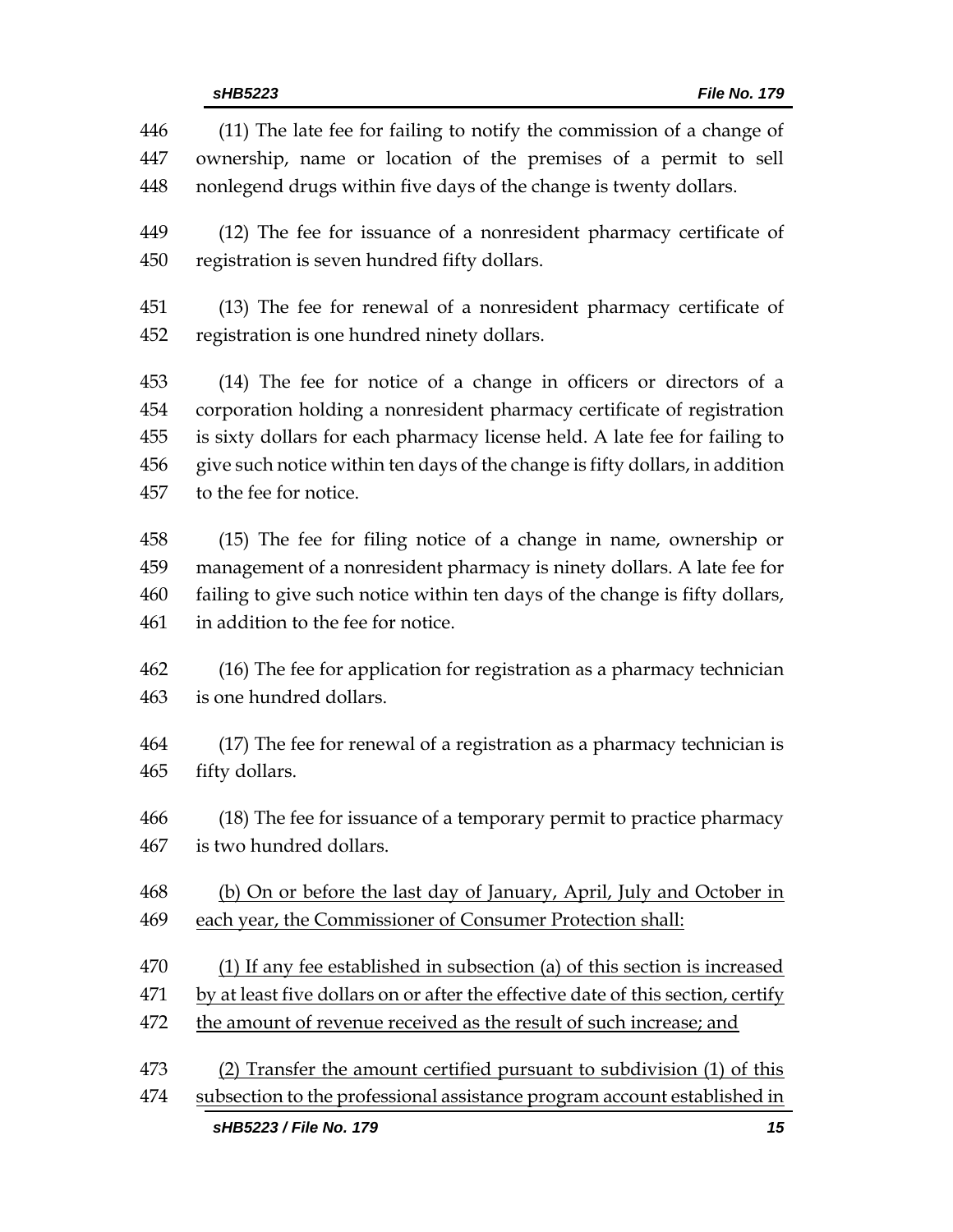### 475 section 19a-12c, as amended by this act.

This act shall take effect as follows and shall amend the following sections:

| Section 1 | <i>from passage</i> | $19a-12a$           |
|-----------|---------------------|---------------------|
| Sec. 2    | <i>from passage</i> | 19a-12b(a) to $(e)$ |
| Sec. 3    | <i>from passage</i> | $19a-12c$           |
| Sec. 4    | from passage        | 20-601              |

*GL Joint Favorable Subst.*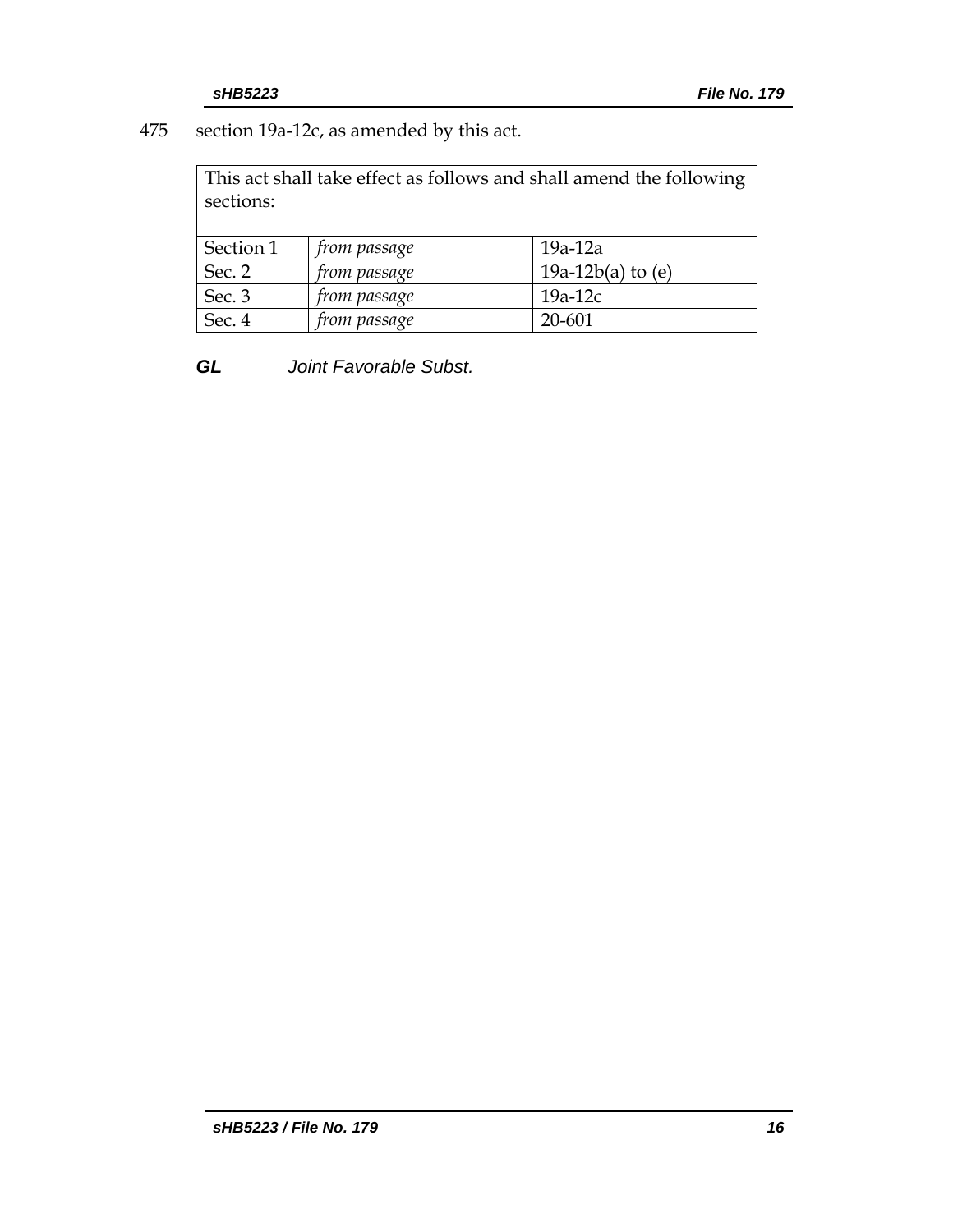*The following Fiscal Impact Statement and Bill Analysis are prepared for the benefit of the members of the General Assembly, solely for purposes of information, summarization and explanation and do not represent the intent of the General Assembly or either chamber thereof for any purpose. In general,*  fiscal impacts are based upon a variety of informational sources, including the analyst's professional *knowledge. Whenever applicable, agency data is consulted as part of the analysis, however final products do not necessarily reflect an assessment from any specific department.*

### *OFA Fiscal Note*

*State Impact:* None

*Municipal Impact:* None

#### *Explanation*

The bill expands the professional assistance program to include pharmacists resulting in no fiscal impact to the state.

The bill also requires any increase in certain pharmacy fees to be transferred to the Professional Assistance Program Account. To the extent these fees are increased it precludes a revenue gain to the General Fund resulting in a revenue gain to the Professional Assistance Program Account.

#### *The Out Years*

*State Impact:* None *Municipal Impact:* None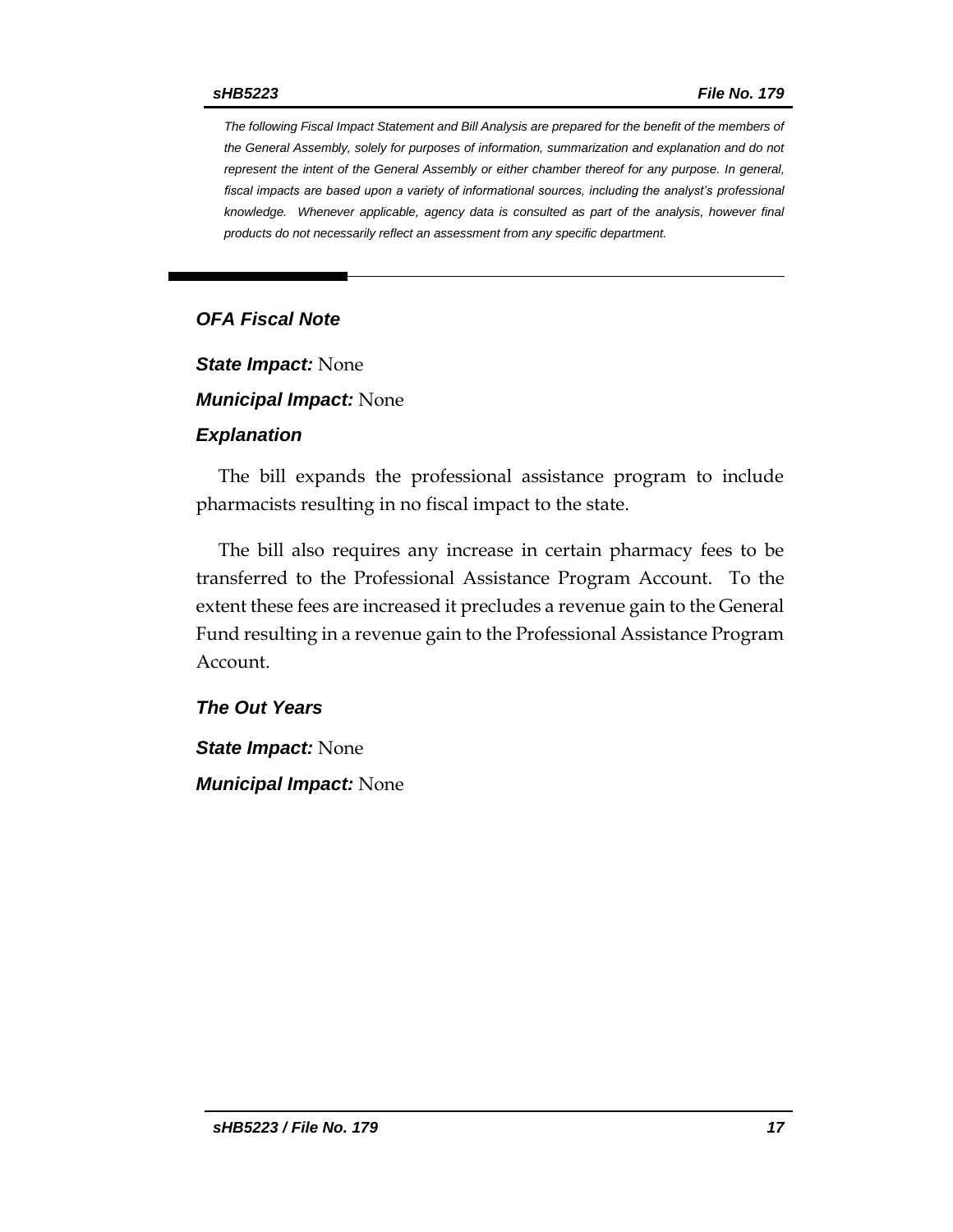# **OLR Bill Analysis**

**sHB 5223**

### *AN ACT EXPANDING THE PROFESSIONAL ASSISTANCE PROGRAM FOR REGULATED PROFESSIONS TO INCLUDE PHARMACISTS.*

### **SUMMARY**

This bill adds pharmacists to the list of providers eligible for the professional assistance program for health professionals (currently, the Health Assistance InterVention Education Network (HAVEN); see BACKGROUND). By law, the program is an alternative, voluntary, and confidential rehabilitation program that provides various services to health professionals with a chemical dependency, emotional or behavioral disorder, or physical or mental illness.

In doing so, the bill makes a number of conforming changes to reflect the fact that the Department of Consumer Protection (DCP) regulates pharmacists; currently, the professionals eligible for the program are regulated by the Department of Public Health (DPH). These corresponding changes include specifying that if a pharmacist fails to comply with the program, HAVEN must notify DCP and transfer related records to the agency. (While the bill appears to also extend eligibility to pharmacy technicians and interns, most of the bill's provisions refer only to "pharmacists.")

Under the bill, DPH remains the lead agency responsible for the program (e.g., overseeing HAVEN's annual audit and oversight committee). The bill also requires HAVEN to submit its annual report and audit to the General Law Committee; it already submits them to the Public Health Committee.

The bill also specifies that if any of the 18 pharmacy-related licensing fees (e.g., issuance, renewal, and notice filing fees) are increased by at